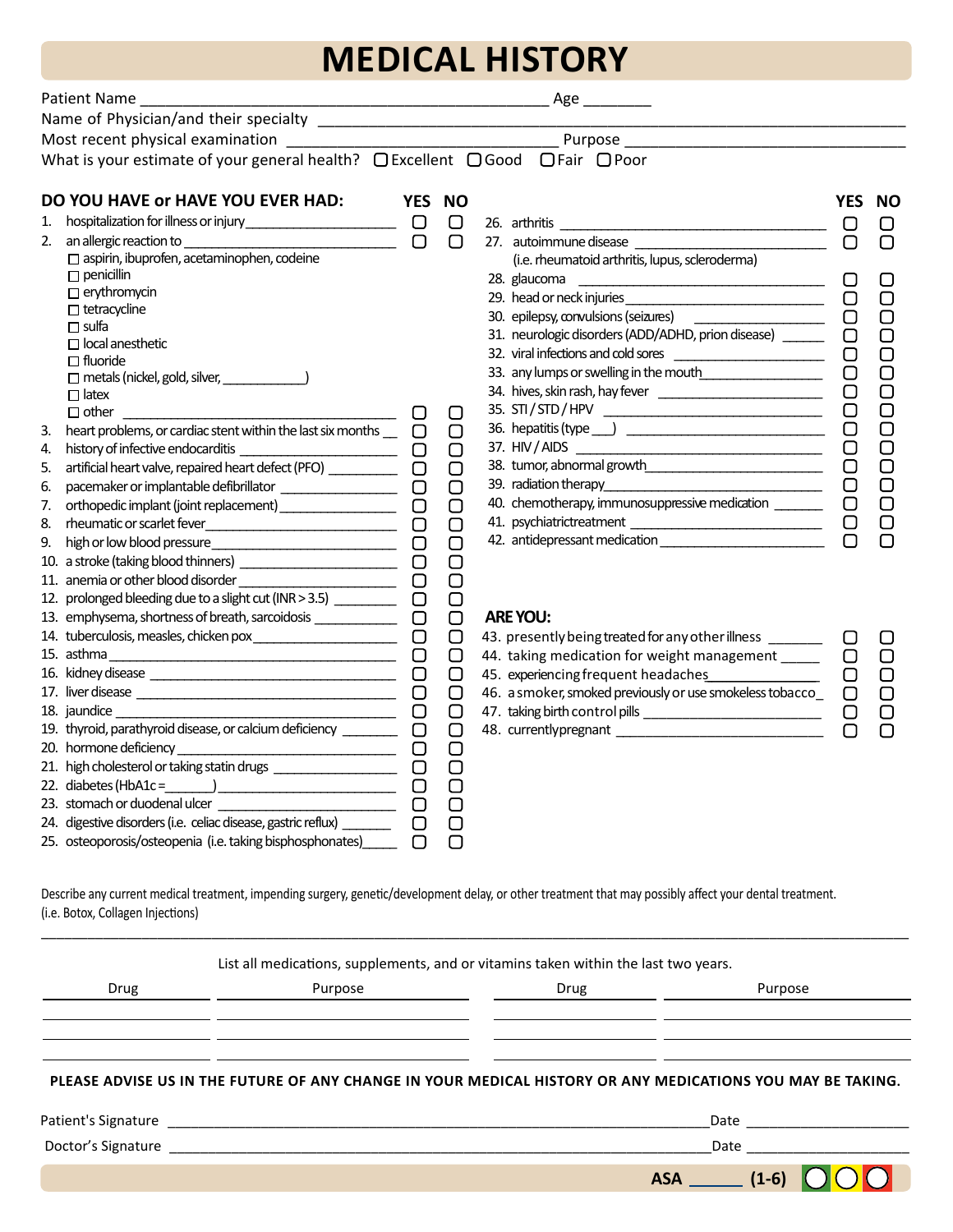## **MEDICAL HISTORY**

| Name                                                  | Nickname                                                                                                    | Age          |
|-------------------------------------------------------|-------------------------------------------------------------------------------------------------------------|--------------|
|                                                       | How would you rate the condition of your mouth? $\Box$ Excellent $\Box$ Good $\Box$ Fair $\Box$ Poor        |              |
| <b>Previous Dentist</b>                               | How long have you been a patient?                                                                           | Months/Years |
| Date of most recent dental exam                       | Date of most recent x-rays /<br>$\sqrt{1}$                                                                  |              |
| Date of most recent treatment (other than a cleaning) |                                                                                                             |              |
|                                                       | I routinely see my dentist every: $\Box$ 3 mo. $\Box$ 4 mo. $\Box$ 6 mo. $\Box$ 12 mo. $\Box$ Not routinely |              |
| <b>WHAT IS YOUR IMMEDIATE CONCERN?</b>                |                                                                                                             |              |

#### **PLEASE ANSWER YES OR NO TO THE FOLLOWING:**

 **YES NO**

| <b>DENTAL HISTORY</b>                                                                                                                                                                                                                                                                                                                                                                                                    |  |  |
|--------------------------------------------------------------------------------------------------------------------------------------------------------------------------------------------------------------------------------------------------------------------------------------------------------------------------------------------------------------------------------------------------------------------------|--|--|
| 1. Are you fearful of dental treatment? How fearful, on a scale of 1 (least) to 10 (most) [<br>Have you ever had trouble getting numb or had any reactions to local anesthetic?<br>Do your gums bleed or are they painful when brushing or flossing<br>Have you ever been treated for gum disease or been told you have lost bone around your teeth?<br>Have you ever noticed an unpleasant taste or odor in your mouth? |  |  |

| <b>BITE, JAW JOINT AIRWAY</b>                                                                                                                                                                                                                                                                                                                                                           |          |  |
|-----------------------------------------------------------------------------------------------------------------------------------------------------------------------------------------------------------------------------------------------------------------------------------------------------------------------------------------------------------------------------------------|----------|--|
| the contract of the contract of the contract of the contract of the contract of<br>the contract of the con-<br>$6.$ )<br>the contract of the contract of the con-<br>$7.$ )<br>the contract of the contract of the contract of the<br>$\sim$ $\sim$<br>the contract of the contract of the<br>contract and state<br>8.<br>$9.$ )<br>10.<br>#h°h<br>$11.$ )<br>$\cdot$ $\cdot$<br>$\sim$ | $\cdots$ |  |

|     | <b>SMILE CHARACTERISTICS</b>                                                          |  |  |
|-----|---------------------------------------------------------------------------------------|--|--|
| 12. | Is there anything about the appearance of your teeth that you would like to change?   |  |  |
|     | 13. Have you ever whitened (bleached) your teeth?                                     |  |  |
|     | 14. Have you felt uncomfortable or self conscious about the appearance of your teeth? |  |  |
|     | 15. Have you been disappointed with the appearance of previous dental work?           |  |  |
|     | Patient's Signature<br>Date                                                           |  |  |
|     | Doctor's Signature<br>Date                                                            |  |  |

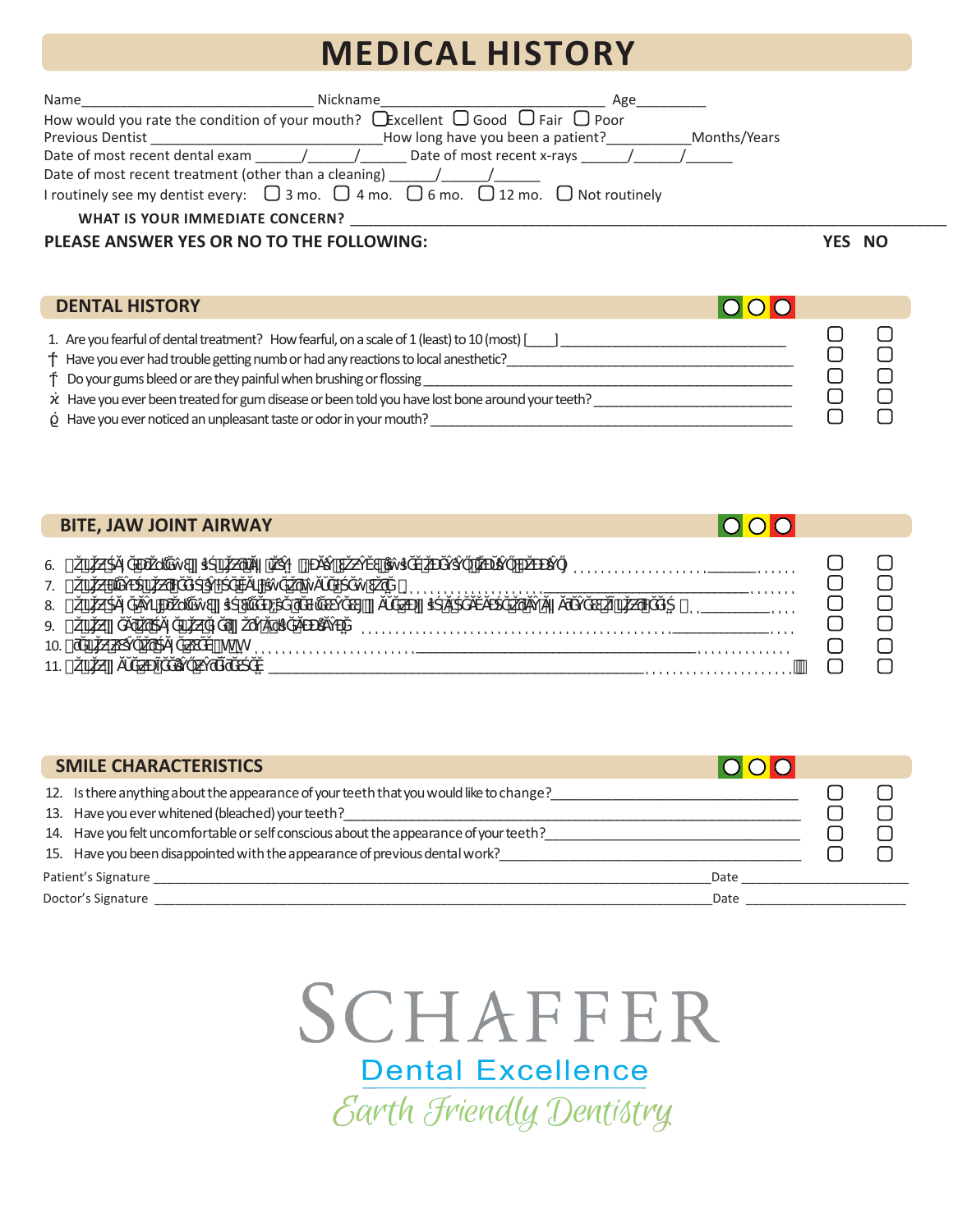| <b>CONSENT</b> |                                                                                                                                                                                                                                                                                                                                                                                                            |  |  |  |  |  |
|----------------|------------------------------------------------------------------------------------------------------------------------------------------------------------------------------------------------------------------------------------------------------------------------------------------------------------------------------------------------------------------------------------------------------------|--|--|--|--|--|
| 1.             | I hereby authorize the doctor or designated staff to take x-rays, study models, photographs, and any other diagnostic aids deemed<br>appropriate by the doctor and mutually agreed upon, for the purposes of diagnosis or educational presentation.                                                                                                                                                        |  |  |  |  |  |
| 2.             | Upon such diagnosis, I authorize the doctor to perform all recommended treatment mutually agreed upon and to employ such<br>assistance as required to provide proper care.                                                                                                                                                                                                                                 |  |  |  |  |  |
| 3.             | I consent to the use of appropriate medication and therapy deemed necessary. I fully understand that using anesthetic agents<br>embodies a certain risk.                                                                                                                                                                                                                                                   |  |  |  |  |  |
| 4.             | Lastly, I agree to be responsible for payment of all services rendered on my behalf and that of my dependants. I understand that<br>payment is due at the time of service unless other arrangements have been made. In the event payments are not received by agreed<br>upon dates, I understand that a 1-1½% finance charge (18% APR) may be added to my account.                                         |  |  |  |  |  |
|                |                                                                                                                                                                                                                                                                                                                                                                                                            |  |  |  |  |  |
|                |                                                                                                                                                                                                                                                                                                                                                                                                            |  |  |  |  |  |
|                | AUTHORIZATION FOR RELEASE OF HEALTH INFORMATION                                                                                                                                                                                                                                                                                                                                                            |  |  |  |  |  |
|                | I authorize the physician, dentist, or other health care provider to release to hospital or health care service plans, insurance companies, self-insurers, or<br>their representatives, any and all information and records (including x-rays) about my medical history, or about services rendered or treatment given to<br>me, that is needed to review, investigate, or evaluate any claim for benefit. |  |  |  |  |  |
|                | If my coverage is under a group master agreement held by my employer, and association, trust fund, union or similar entity, this authorization also<br>permits disclosure to them for purposes of utilization review or financial audit.                                                                                                                                                                   |  |  |  |  |  |
|                | This authorization shall remain effective for up to five years from this date.                                                                                                                                                                                                                                                                                                                             |  |  |  |  |  |
|                |                                                                                                                                                                                                                                                                                                                                                                                                            |  |  |  |  |  |
|                |                                                                                                                                                                                                                                                                                                                                                                                                            |  |  |  |  |  |
|                |                                                                                                                                                                                                                                                                                                                                                                                                            |  |  |  |  |  |

#### AUTHORIZATION FOR SUBMISSION OF CLAIMS & ASSIGNMENT OF BENEFITS

I authorize the office of Schaffer Dental Excellence to submit claims for payment for services to my health care service plans or insurance companies on my behalf and in my name, and assign to such provider the group insurance benefits otherwise payable to me, but not to exceed the provider's actual charges for the covered services. I understand that I am financially responsible for any charges not covered by the group insurance benefits.

Patient \_\_\_\_\_\_\_\_\_\_\_\_\_\_\_\_\_\_\_\_\_\_\_\_\_\_\_\_\_\_\_\_\_\_\_\_\_\_\_\_\_\_\_\_\_\_\_\_\_\_\_\_\_\_ Date \_\_\_\_ / \_\_\_\_ / \_\_\_\_

Parent or Responsible Party \_

I understand that Schaffer Dental Excellence will make every effort possible to assist me with my insurance coverage. Schaffer Dental Excellence allows no more than 90 days for the insurance to submit payment. Any outstanding claims past the 90-day mark will be my responsibility. If the insurance submits a payment following the deadline, Schaffer Dental Excellence will reimburse me or credit my account. It is my responsibility to pay any deductible, co-payment, or any other balance not paid by my insurance company. Schaffer Dental Excellence requires my estimated portion at the time treatment is rendered.

#### **CANCELLATION**

I understand that should I need to cancel an appointment time reserved specifically for me, I will notify the dental office at least 48 hours in advance so that my time may be utilized by another patient. If I fail to give a minimum of 48 business hours notice, I will be required to pay a fee of \$50 per scheduled hour before a new appointment time will be made for me.